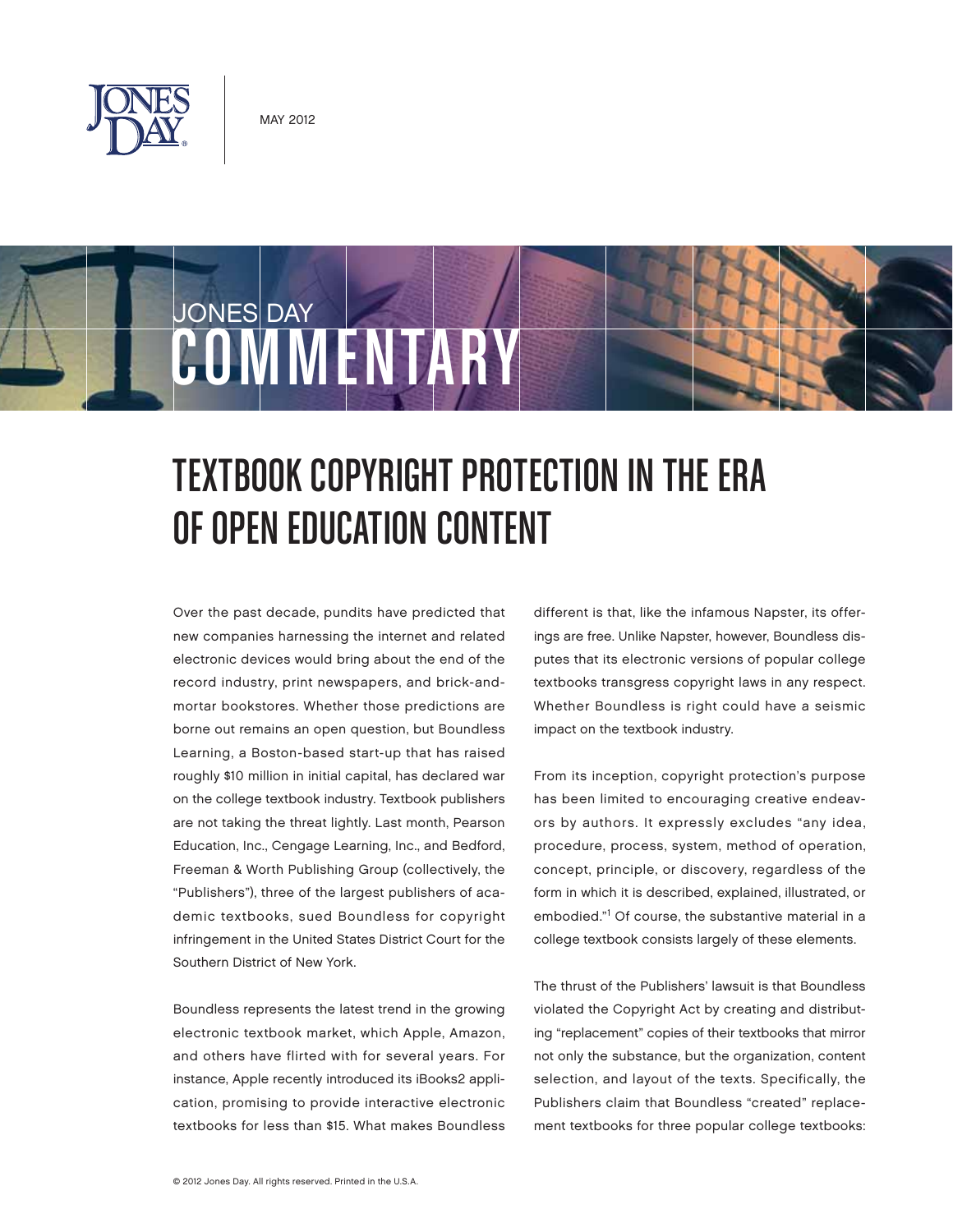Biology, 9th Edition by Neil Campbell; Principles of Economics, 6th Edition by N. Gregory Mankiw; and Psychology 9th Edition by David Myers. Thus, a key issue in this litigation is whether the way in which the authors selected, organized, and presented facts is sufficiently creative and unique to prevent Boundless from distributing free versions that merely paraphrase the material in these textbooks.

## THE OPEN EDUCATION CONTENT MOVEMENT

The Boundless case is the latest extension of the Open Educational Resources ("OER") movement, a close cousin of the open source software movement. The OER movement capitalizes on technological advancements to share and distribute educational materials and to change the traditional interactions between and among authors, researchers, teachers, and students. This educational content is considered "open" because it is intentionally injected into the public domain without intellectual property restrictions, allowing students, teachers, and anyone else to freely exploit these resources.

The OER movement began just over a decade ago, around the time Napster was becoming popular, when several educational institutions turned to the internet to distribute content they were willing to share. A major driving force in the movement at the university level was Massachusetts Institute of Technology's decision in 2001 to support the MIT OpenCourseWare, which has made course materials for almost 2,000 classes available on the internet at no cost.

MIT recently affirmed its commitment to the OER movement with its announcement, on May 2, 2012, of a \$60 million joint venture with Harvard University to create edX, a nonprofit entity that will offer free, online, college-level courses. And Apple offers iTunes U, which according to Apple is the "world's largest online catalog of free education content" and contains "more than 500,000 free lectures, videos, books and other resources on thousands of subjects."

Not surprisingly, electronic "textbooks" created from OER have been a particular area of growth. Long before Boundless appeared on the scene, Flat World Knowledge, founded by former employees of traditional textbook publishers, was soliciting submissions for its electronic textbooks and then subjecting them to a traditional editing process before selling them with accompanying free electronic copies. For a fee, Flat World Knowledge also allows students and educators to tailor these textbooks, through an open license, to their particular educational needs. Flat World Knowledge has not been sued for copyright infringement by the Publishers or any other company involved in traditional textbook publishing.

According to its own blog and the Publishers' Complaint, however, Boundless has taken the Flat World Knowledge approach one step further. Instead of offering educational material gathered from various sources, Boundless advertises free textbook "replacements" for several of the most widely used collegiate textbooks. According to Boundless, its first offering "was a 100%-free textbook replacement that leveraged these [Open Education] resources to prevent students from being forced to shell out hundreds of dollars on their assigned texts." The company says, "[t]his initial product was just the first step toward our goal of making the world's open knowledge free, open and accessible." Although Boundless's materials are still in beta testing, the Publishers' Complaint suggests the company is not shy about telling students that its "replacements" are not only every bit as good as the originals, but they so closely follow the layout and organization of the texts that if a professor directs a class to turn to page 22, students using the Boundless version and those using the traditional texts will find, substantively, the same material, though the Boundless version may use different words to convey the same themes.

In statements since the lawsuit was filed, Boundless maintains that the content it uses for its "replacements" comes from entirely OER sources. The Publishers disagree, alleging Boundless copied their protected expressions of admittedly factual material, expressions that reflect creativity, originality, and years of hard work perfecting the most pedagogically effective identification, arrangement, presentation, and emphasis embodied in their textbooks. Whether these aspects are sufficiently creative to entitle the Publishers to copyright protection is a crucial question. The answer necessarily depends on how the court views the few cases that have arisen in this area.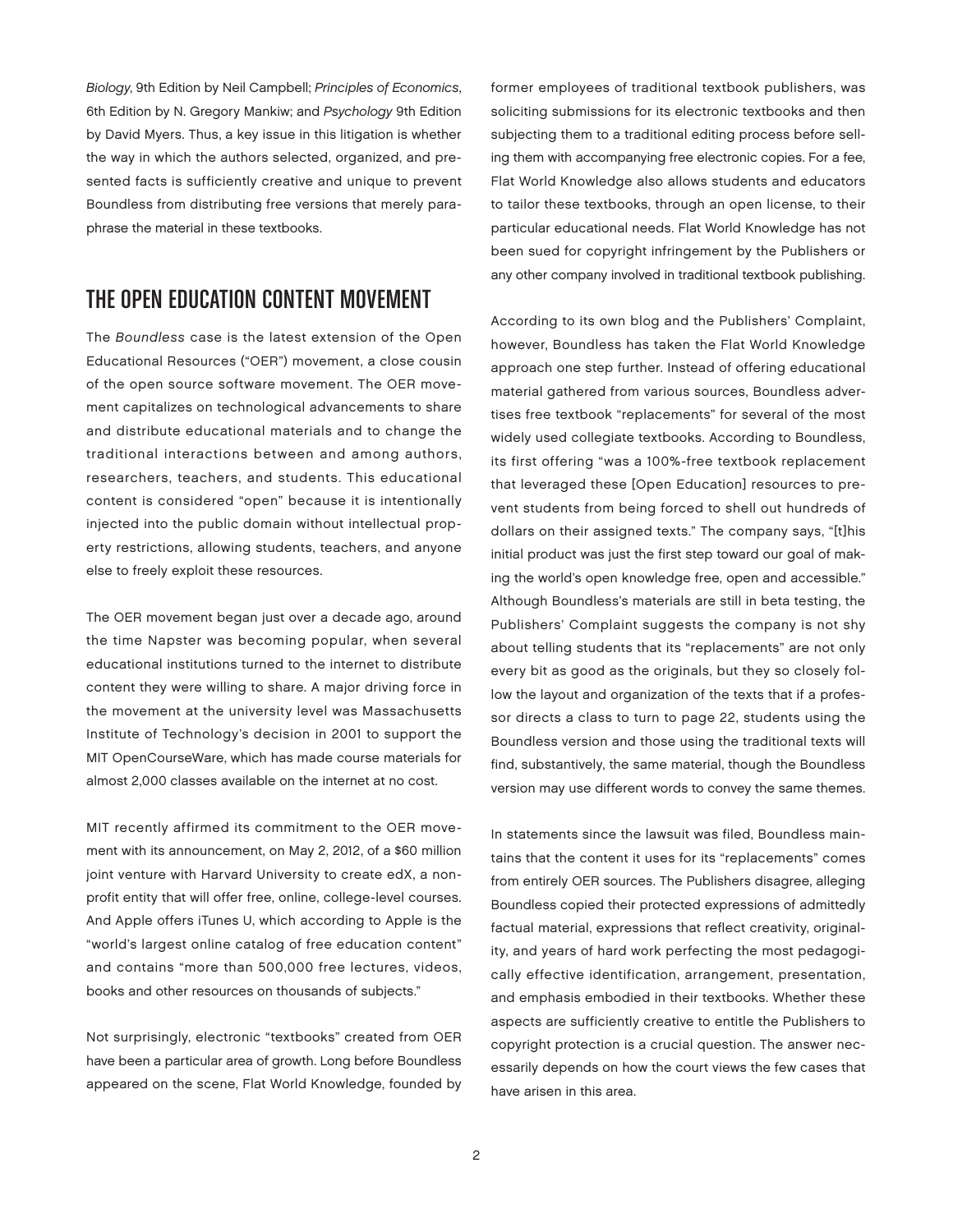# COPYRIGHT PROTECTION FOR TEXTBOOKS

The Copyright Act of 1976 protects only "original works of authorship fixed in any tangible medium of expression," including literary works, and provides the author of those works exclusive rights of publication, copying, and distribution. To claim a valid copyright, a work requires only a minimal degree of creativity or originality, according to the holding in Feist Publ'ng, Inc. v. Rural Tele. Serv. Co., Inc.<sup>2</sup> Moreover, while copyright protects an author's original work, consistent with the Constitution's aim "[t]o promote the Progress of Science and useful Arts," copyright does not protect the facts and ideas that underlie that work. Facts are not copyrightable is "because facts do not owe their origin to an act of authorship."3 For example, an author may discuss Einstein's theory of relativity in her book, but that discussion, even if itself sufficiently creative to warrant copyright protection, does not create a copyright over Einstein's theory.

In Feist, a regional telephone utility alleged that a print publishing company's telephone directory, i.e., its white page listing, infringed the telephone utility's separately created directory. The publishing company conceded it had created its directory by using the utility's white pages. The Supreme Court found that while the publishing company admittedly copied much of its directory information from the telephone utility's directory, the material copied—names, towns, telephone numbers—did not satisfy the originality requirement and was not entitled to copyright protection.

While a phone book is an extreme example, copyright law has traditionally protected works that include otherwise unprotectable facts. Textbooks and other compilations of facts may have the requisite creativity for protection if they include original selection and arrangement. A "compilation" is defined under the Copyright Act as "a work formed by the collection and assembling of preexisting materials or of data that are selected, coordinated, or arranged in such a way that the resulting work as a whole constitutes an original work of authorship." The key to deciding whether a compilation is entitled to copyright protection is "whether the selection, coordination, and arrangement are sufficiently original to merit protection."4

This "originality" test for compilations, however, is not terribly demanding. "Originality requires only that the author make the selection or arrangement independently (i.e., without copying that selection or arrangement from another work), and that it display some minimal level of creativity."5 While the test for originality in a compilation is low, so is the protection afforded. Under Section 103 of the Copyright Act, "copyright of the compilation … extends only to the material contributed by the author of such work … and does not imply any exclusive right in the preexisting materials." Instead, "the facts contained in existing works may be freely copied because copyright protects only the elements that owe their origin to the compiler—the selection, coordination and arrangement of the facts."6 In Feist, the Supreme Court added that because facts cannot be protected by the copyright laws, that "inevitably means that the copyright in a factual compilation is thin."7

A compilation, however, will not receive copyright protection solely on account of the hard work and money the creator spent developing and refining the compilation. At least since the 1976 revisions to the Copyright Act, it has been clear that originality, not mere hard work, is the hallmark of a work that should be protected. So while a successful college text is undoubtedly the product of significant labor, without proof of originality or creativity, copyright law may not insulate the text from copying by others.

In order to defend their textbooks, the Publishers in the Boundless case must show they contain sufficiently original and creative expressions through the distinctive selection, arrangement, and presentation of facts to entitle their works to some copyright protections. Courts have routinely acknowledged that textbooks with these qualities are subject to copyright protection, while rejecting protection for the facts and ideas contained in the text. Here, there are three creative elements to the Publishers' textbooks that are likely to obtain some degree of copyright protection.

The first original element of a textbook is the decision about what information and topics to include.<sup>8</sup> "Selection implies the exercise of judgment in choosing which facts from a given body of data to include in a compilation."9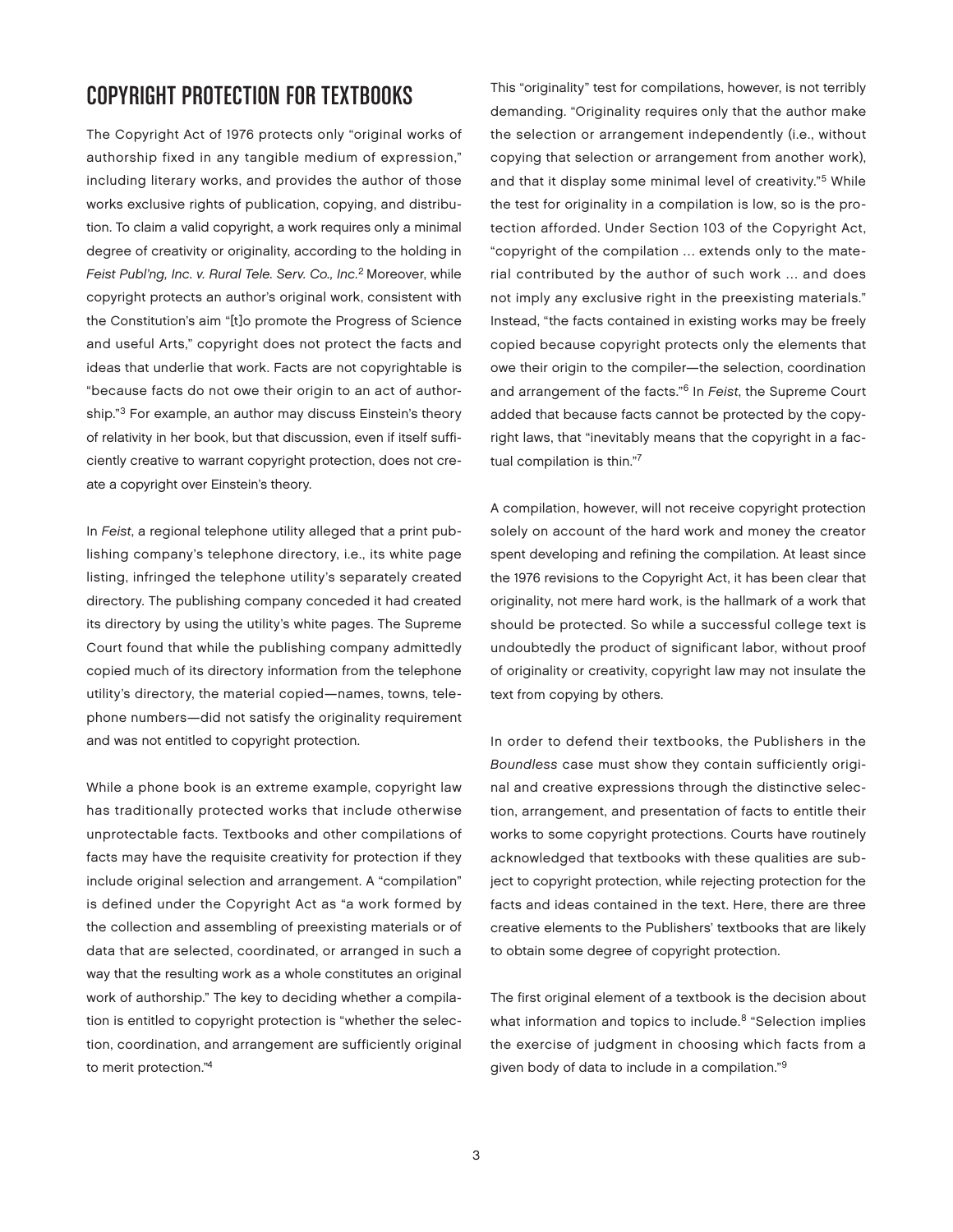This element of a textbook, however, provides a limited basis for protection. Depending on the subject matter, the decision about what material and topics to include may reflect less creative expression and more the expectation of the end-user regarding information to be covered. For example, every introductory biology textbook, like the one at issue in this litigation, is likely to contain the same broad set of facts and topics. In such a scenario, decisions about what information to include would not reflect the originality of the author, but rather the norm of the subject matter.10

The second element of creativity in a textbook is the order of presentation of topics.<sup>11</sup> Here again, to meet the low bar of originality, the Publishers will have to establish only that the organizational decisions for the information were original and not simply done in a formulaic or routine manner that is found in all textbooks on the same subject matter.<sup>12</sup>

The final aspect of a textbook that reflects creativity is the manner in which it emphasizes and presents the specific topics covered—in other words, the manner in which it teaches the subject matter. This would seem to be a textbook's strongest claim to copyright protection because it presents the greatest opportunity for originality. The facts in a textbook are well-established, and the options on what facts to include in a standard introductory textbook on a particular subject are generally limited. The author, however, has almost limitless options in the manner and treatment of the facts.

Given the number of ways the Publishers can prove originality in the creation of a textbook, and the extremely low bar to obtain copyright protection, the Publishers may successfully establish their works are entitled to some degree of protection.13 The Publishers' Complaint amply describes originality and creativity in the decisions about which materials to include, the order of information, and the manner of presentation. If the Publishers can prove these elements, they may be well on their way to stopping Boundless before the fall sales cycle.

### COPYRIGHT INFRINGEMENT

The mere fact that the textbooks may enjoy some measure of protection does not mean that the Publishers will

automatically establish that the Boundless texts infringe the originals. They also have to establish that Boundless copied the original elements of the textbooks.

Copying can be shown by evidence of actual word-by-word copying, or by evidence the defendant had access to the copyrighted work and that the allegedly infringing work is substantially similar to the original.

The Publishers do not claim Boundless created exact copies of their textbooks, as the recording industry alleged with respect to their copyrighted music in Napster. Instead, the Complaint focuses on the second category of "copying," namely that Boundless has created shadow or alternative textbooks that, while including the unprotected facts from the textbooks, also implicate their creative elements. The Publishers' claims that the Boundless texts are substantially similar to the originals is bolstered by proclamations that Boundless made on its web site (although most of these have been muted or removed since the filing of this litigation), offering its texts as free alternatives that included all the important elements of the originals—even graphs and photos that convey the same information as the originals. When determining substantial similarity, the court generally applies an "ordinary observer test" that considers whether the average reader would overlook any differences in the works and conclude that one was copied from the other.

Where a work contains both copyright protected and unprotected materials—as do traditional textbooks—a more discerning approach is required. The unprotected elements are not considered, leaving only the original creative elements to be compared. This means that in the Boundless case, the court will have to identify what aspects of the textbooks are sufficiently creative to be protected and compare them to the Boundless versions. In many respects, this inquiry will draw the court into uncharted waters. Because OER is such a new field, the law respecting infringement there is not well developed. However, cases decided under traditional copyright principles will necessarily inform the inquiry. Applying those principles, the allegations of infringement in the Publishers' Complaint are strong and, if proven, could spell trouble for Boundless.